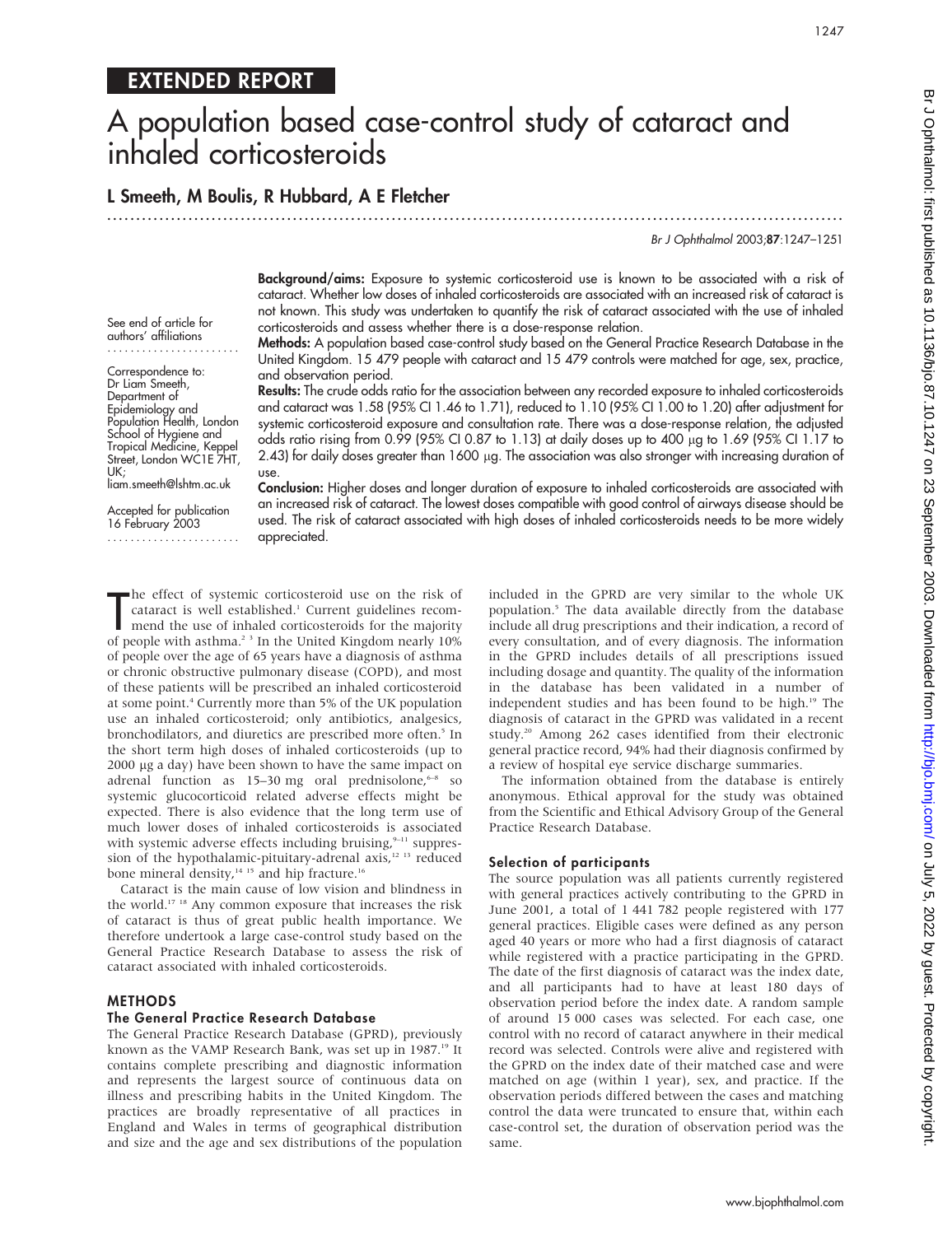|                                | Cases $(n = 15479)$ | Controls $(n = 15479)$ | Odds ratio (95% CI)   |
|--------------------------------|---------------------|------------------------|-----------------------|
| Number (%) female*             | 10006 (64.6)        | 10006 (64.6)           |                       |
| Mean age (years) (SD)*         | 75.0 (10.0)         | 75.0 (10.0)            |                       |
| Mean observation period        | 4.5(2.6)            | 4.5(2.6)               |                       |
| (years) (SD)*                  |                     |                        |                       |
| Mean annual consultation rate: |                     |                        |                       |
| $\leq$ 2                       | 1898 (12.3%)        | 4733 (30.6%)           | <b>Baseline</b>       |
| 2 to $<$ 5                     | 4467 (28.9%)        | 4446 (28.7%)           | 2.83 (2.63 to 3.05)   |
| $5$ to $< 8$                   | 3879 (25.1%)        | 3029 (19.6%)           | 3.85 (3.56 to 4.16)   |
| $\geq 8$                       | 5235 (33.8%)        | 3271 (21.1%)           | 5.06 (4.67 to 5.49)   |
| BMI:                           |                     |                        |                       |
| $15 -$                         | 2189 (14.1%)        | 1718 (11.1%)           | <b>Baseline</b>       |
| $22 -$                         | 3022 (19.5%)        | 2589 (16.7%)           | $0.93$ (0.85 to 1.01) |
| $25 -$                         | 2819 (18.2%)        | 2446 (15.8%)           | 0.92 (0.84 to 1.00)   |
| $28 -$                         | 2938 (19.0%)        | 2486 (16.1%)           | $0.95$ (0.87 to 1.03) |
| Missing data                   | 4511 (29.1%)        | 6240 (40.3%)           |                       |
| <b>Smoking status:</b>         |                     |                        |                       |
| Non-smoker                     | 9131 (59.0%)        | 7801 (50.4%)           | Baseline              |
| Ex-smoker                      | 2040 (13.2%)        | 1711 (11.1%)           | 1.03 (0.96 to 1.11)   |
| Current smoker                 | 2272 (14.7%)        | 2082 (13.5%)           | 0.96 (0.89 to 1.03)   |
| Missing data                   | 2036 (13.2%)        | 3885 (25.1%)           |                       |
| <b>Diabetes</b>                | 1735 (11.2)         | 790 (5.1)              | 2.37 (2.17 to 2.59)   |
| Hypertension                   | 5028 (32.5)         | 4235 (27.4)            | 1.29 (1.23 to 1.35)   |
| Glaucoma                       | 1125 (7.3)          | 577 (3.7)              | 2.03 (1.83 to 2.25)   |
| Asthma                         | 1789 (11.6%)        | 1234 (8.0%)            | $1.52$ (1.41 to 1.65) |
| <b>COPD</b>                    | 1269 (8.2%)         | 887 (5.7%)             | 1.49 (1.36 to 1.63)   |

#### Data processing and analysis

Data from the electronic records were extracted and set up as a relational data base. Only drug exposure before the index date was included in the analyses.

Inhaled corticosteroid exposure was initially defined as ever or never. Exposure was further categorised as current (participants with at least one prescription within 180 days of the index date) and past (participants with prescriptions greater than 180 days before the index date, but with no recent prescriptions). The mean daily dose of inhaled corticosteroids was categorised as low (up to 400 µg a day), moderate  $(401-800 \mu g/day)$ , high  $(801-1600 \mu g/day)$ , and very high (greater than 1600 µg/day). In addition, the total number of prescriptions for inhaled corticosteroids was extracted. Information about exposure to all other corticosteroid drugs was also extracted, divided into systemic oral, systemic parenteral, ocular, skin, nasal, ear, and other topical (including rectal, vaginal, intra-articular, and intracutaneous). Diagnoses of asthma and chronic obstructive pulmonary disease (COPD) were extracted for descriptive purposes. Data on the following potential confounding factors were extracted: smoking habit; body mass index (weight in kilograms divided by the square of height in metres); diabetes mellitus; and glaucoma. Because frequency of consultation with the general practitioner could affect both the likelihood of a diagnosis of cataract and be associated with drug exposures, consultation rate was considered as a potential confounding factor. The mean annual consultation rate for each participant was calculated, defined as the total number of consultations divided by the years of observation period.

Following the initial descriptive analysis, exposure to inhaled corticosteroids and to all other types of corticosteroids was modelled as a binary ever/never exposures using conditional logistic regression. We then fitted a series of bivariate models, retaining variables that led to a change in the odds ratio for inhaled corticosteroids by 10% or more. The primary analysis determined the relation between the use of inhaled corticosteroids and the incidence of cataract. We then assessed the effects of different daily doses of and total number of prescriptions for inhaled corticosteroids.

#### Study power

Based on a previous study using the same database, we estimated that the prevalence of inhaled steroid use among controls was likely to be at least 5%.<sup>5</sup> The study had over 90% power at the 5% significance level to detect a minimum relative risk of cataract associated with use of inhaled corticosteroids of 1.25.

#### RESULTS

A total of 15 588 people with a diagnosis of cataract were sampled. People with diagnoses of congenital or traumatic cataract were excluded (109 cases), leaving 15 479 case-control

| <b>Exposure to:</b>           | Cases $(n = 15479)$ | Controls $(n = 15479)$ | Odds ratio (95% CI)            |  |
|-------------------------------|---------------------|------------------------|--------------------------------|--|
|                               |                     |                        |                                |  |
| Inhaled corticosteroid        | 1766 (11.4%)        | 1180 (7.6%)            | 1.58 (1.46 to 1.71)            |  |
| Ocular corticosteroid         | 1442 (9.3%)         | 725 (4.7%)             | 2.12 (1.93 to 2.33)            |  |
| Systemic steroids, oral       | 2052 (13.3%)        | 1389 (9.0%)            | 1.59 (1.47 to 1.71)            |  |
| Systemic steroids, parenteral | 450 (2.9%)          | 298 (1.9%)             | 1.56 (1.34 to 1.82)            |  |
| Topical steroids, skin        | 5729 (37.0%)        | 4585 (29.6%)           | 1.43 (1.36 to 1.50)            |  |
| Topical steroids, nasal       | 1224 (7.9%)         | 949 (6.1%)             | 1.33 (1.21 to 1.45)            |  |
| Topical steroids, ear         | 1020 (6.6%)         | 794 (5.1%)             | 1.31 $(1.19 \text{ to } 1.45)$ |  |
| Topical steroids, other*      | 1587 (10.2%)        | 1219 (7.9%)            | 1.35 (1.25 to 1.46)            |  |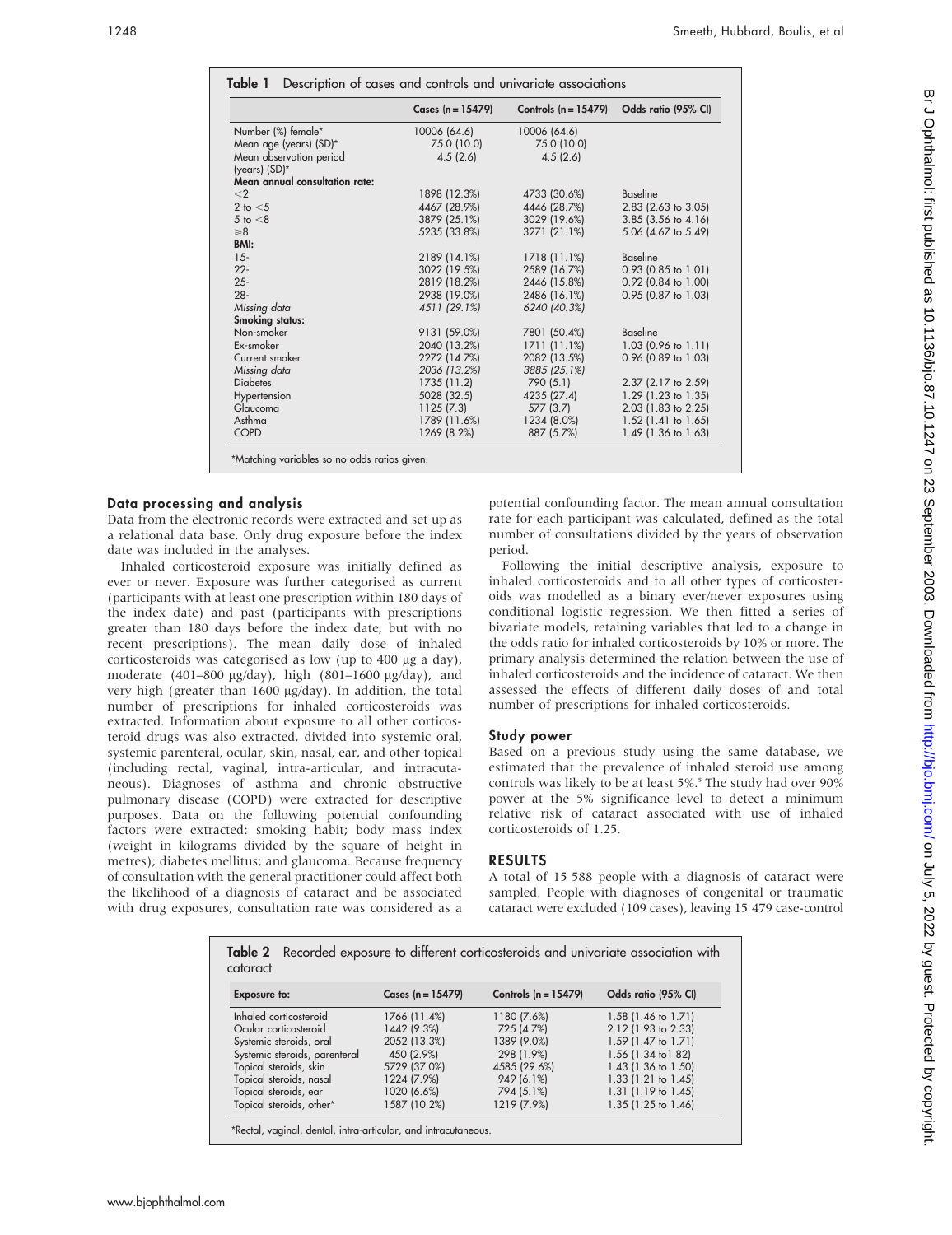|                            | Cases $(n = 15479)$ | Controls<br>$(n = 15479)$ | Univariate analysis            | Adjusting for<br>systemic steroids | Adjusting for systemic steroids and<br>consultation rate |          |
|----------------------------|---------------------|---------------------------|--------------------------------|------------------------------------|----------------------------------------------------------|----------|
|                            |                     |                           | Odds ratio (95% CI)            | Odds ratio (95% CI)                | Odds ratio (95% CI)                                      | p Value  |
| Inhaled corticosteroids:   |                     |                           |                                |                                    |                                                          |          |
| Never                      | 13713 (88.6%)       | 14299 (92.4%)             | Baseline                       | Baseline                           | Baseline                                                 |          |
| Ever                       | 1766 (11.4%)        | 1180 (7.6%)               | $1.58$ (1.46 to 1.71)          | $1.32$ (1.21 to 1.44)              | $1.10$ (1.00 to 1.20)                                    | 0.049    |
| Current                    | 1319(8.5)           | 829(5.4)                  | $1.67$ (1.53 to 1.83)          | $1.39$ (1.26 to 1.53)              | $1.15(1.03 \text{ to } 1.27)$                            | 0.01     |
| Past only                  | 447 (2.9)           | 351(2.3)                  | $1.35$ (1.17 to 1.56)          | $1.16$ (1.00 to 1.35)              | $0.98$ (0.84 to 1.14)                                    | 0.8      |
| Daily dose:                |                     |                           |                                |                                    |                                                          |          |
| None                       | 13713 (88.6%)       | 14299 (92.4%)             | Baseline                       | Baseline                           | Baseline                                                 |          |
| Low (up to $400 \mu g$ )   | 637 (4.1%)          | 496 (3.2%)                | $1.36$ (1.20 to 1.53)          | $1.18$ (1.05 to 1.34)              | $0.99$ (0.87 to 1.13)                                    | $0.002*$ |
| Moderate $(401-800 \mu g)$ | 430 (2.8%)          | 264 (1.7%)                | 1.73 $(1.48 \text{ to } 2.02)$ | 1.45 $(1.24 \text{ to } 1.71)$     | $1.18$ (1.00 to 1.39)                                    |          |
| High $(801-1600 \mu g)$    | 382 (2.5%)          | 221(1.4%)                 | $1.82$ (1.54 to 2.15)          | $1.46$ (1.23 to 1.74)              | $1.18$ (0.99 to 1.42)                                    |          |
| Very high ( $>1600 \mu$ g) | $117(0.8\%)$        | 43 (0.3%)                 | $2.87$ (2.02 to 4.08)          | $2.21$ (1.55 to 3.16)              | $1.69$ (1.17 to 2.43)                                    |          |
| Missing data               | 200 (1.3%)          | 156 (1.0%)                |                                |                                    |                                                          |          |
| Number of prescriptions:   |                     |                           |                                |                                    |                                                          |          |
| No                         | 13713 (88.6%)       | 14299 (92.4%)             | Baseline                       | Baseline                           | Baseline                                                 |          |
| $1 - 9$                    | 793 (5.1%)          | 589 (3.8%)                | 1.41 $(1.27 \text{ to } 1.58)$ | 1.23 (1.09 to 1.37)                | $1.03$ (0.91 to 1.16)                                    | $0.004*$ |
| $10 - 19$                  | 373 (2.4%)          | 246 (1.6%)                | $1.60$ (1.36 to 1.89)          | $1.33$ (1.12 to 1.57)              | $1.07$ (0.90 to 1.27)                                    |          |
| $20 - 29$                  | 210 (1.4%)          | 122 (0.8%)                | $1.84$ (1.46 to 2.30)          | $1.50$ (1.19 to 1.90)              | 1.22 $(0.96 \text{ to } 1.55)$                           |          |
| $30 - 39$                  | 148 (1.0%)          | 88 (0.6%)                 | $1.76$ (1.35 to 2.30)          | $1.44$ (1.10 to 1.89)              | 1.23 $(0.93 \text{ to } 1.62)$                           |          |
| $\geq 40$                  | 242 (1.6%)          | 135 (0.9%)                | $1.92$ (1.55 to 2.39)          | $1.55$ (1.24 to 1.93)              | $1.28$ (1.01 to 1.61)                                    |          |

pairs. Descriptive details of cases and controls are shown in Table 1. The mean age of participants was 75.0 years and 64.6% were female. The mean observation period before the index date was 4.5 years. Cases consulted their general practitioners considerably more often than controls, reflected in the higher mean annual consultation rate. In the crude analyses, both COPD and asthma were associated with an increased risk of cataract.

Table 2 shows the numbers of cases and controls ever exposed to different corticosteroids and the univariate associations between corticosteroid exposure and cataract. The proportions of cases and controls exposed to an inhaled corticosteroid were 11.4% and 7.6% respectively. The crude odds ratio for the association between any recorded exposure to inhaled corticosteroids and cataract was 1.58 (95% CI 1.46 to 1.71). In univariate analyses, recorded exposure to any type of corticosteroid was associated with a diagnosis of cataract.

The association between inhaled corticosteroids and cataract was reduced when adjusted for systemic corticosteroid exposure and mean annual consultation rate (Table 3). The association was not further affected by adjustment for exposure to ocular or topical corticosteroids, or by adjustment for smoking status, BMI, diabetes mellitus, hypertension, or glaucoma. For any recorded exposure to inhaled corticosteroids, the odds ratio for the association with cataract adjusted for systemic corticosteroid exposure and consultation rate was 1.10 (95% CI 1.00 to 1.20). The association was stronger for people currently receiving prescriptions for inhaled corticosteroids (within 180 days of the index date) than for people whose prescriptions were all before 180 days before the index date (Table 3). There was evidence for a doseresponse relation, the adjusted odds ratio rising from 0.99 (95% CI 0.87 to 1.13) at daily doses up to 400 mg to 1.69 (95% CI 1.17 to 2.43) for daily doses greater than 1600  $\mu$ g,  $p = 0.002$  for trend. In addition, the association showed a gradient with increasing duration of use, indicated by the total number of recorded prescriptions,  $p = 0.004$  for trend.

 $\sim$   $\sim$ 

Controlling for exposure to inhaled corticosteroids, systemic corticosteroids, and for consultation rate wholly explained the association between diagnosed COPD and cataract and between diagnosed asthma and cataract. The adjusted odds ratio for the association between COPD and cataract was 1.03 (95% CI 0.94 to 1.13) compared with a crude odds ratio of 1.49 (see Table 1). The adjusted odds ratio for asthma and cataract was 1.05 (95% CI 0.95 to 1.16) compared with a crude odds ratio of 1.52 (see Table 1).

The numbers of people exposed to individual inhaled corticosteroids are shown in Table 4. The large majority of people exposed to any inhaled corticosteroid were exposed to beclomethasone only. Of cases exposed to inhaled corticosteroid, 77% were exposed to beclomethasone only, the corresponding figure for controls was 79.5%. The numbers of people receiving prescriptions for budesonide or fluticasone were low, as were the numbers of participants with prescriptions recorded for more than one type of inhaled corticosteroid. The adjusted odds ratios show that recorded exposure to beclomethasone was associated with a small non-significant increased risk of cataract. Although the odds ratios for the association between exposure to the different

| Variable                                 | Cases $(n = 15479)$ | Controls $(n = 15479)$ | Univariate odds ratio<br>$(95% \text{ Cl})$ | Adjusted for systemic steroids and<br>consultation rate |         |
|------------------------------------------|---------------------|------------------------|---------------------------------------------|---------------------------------------------------------|---------|
|                                          |                     |                        |                                             | odds ratio (95% CI)                                     | p Value |
| No inhaled corticosteroid 13713 (88.59%) |                     | 14299 (92.38%)         | <b>Baseline</b>                             |                                                         |         |
| Beclomethasone only                      | 1359 (8.78%)        | 938 (6.06%)            | 1.53 (1.40 to 1.67)                         | 1.08 (0.98 to 1.19)                                     | 0.1     |
| Budesonide only                          | 181 (1.17%)         | 113 (0.73%)            | $1.69$ (1.33 to 2.14)                       | $1.16$ (0.91 to 1.50)                                   | 0.2     |
| Fluticasone only                         | 23 (0.15%)          | 8 (0.05%)              | 3.02 (1.35 to 6.77)                         | 1.96 (0.84 to 4.56)                                     | 0.1     |
| Mixed                                    | 203 (1.31%)         | 121 (0.78%)            | 1.76 (1.40 to 2.21)                         | 1.08 (0.85 to 1.37)                                     | 0.6     |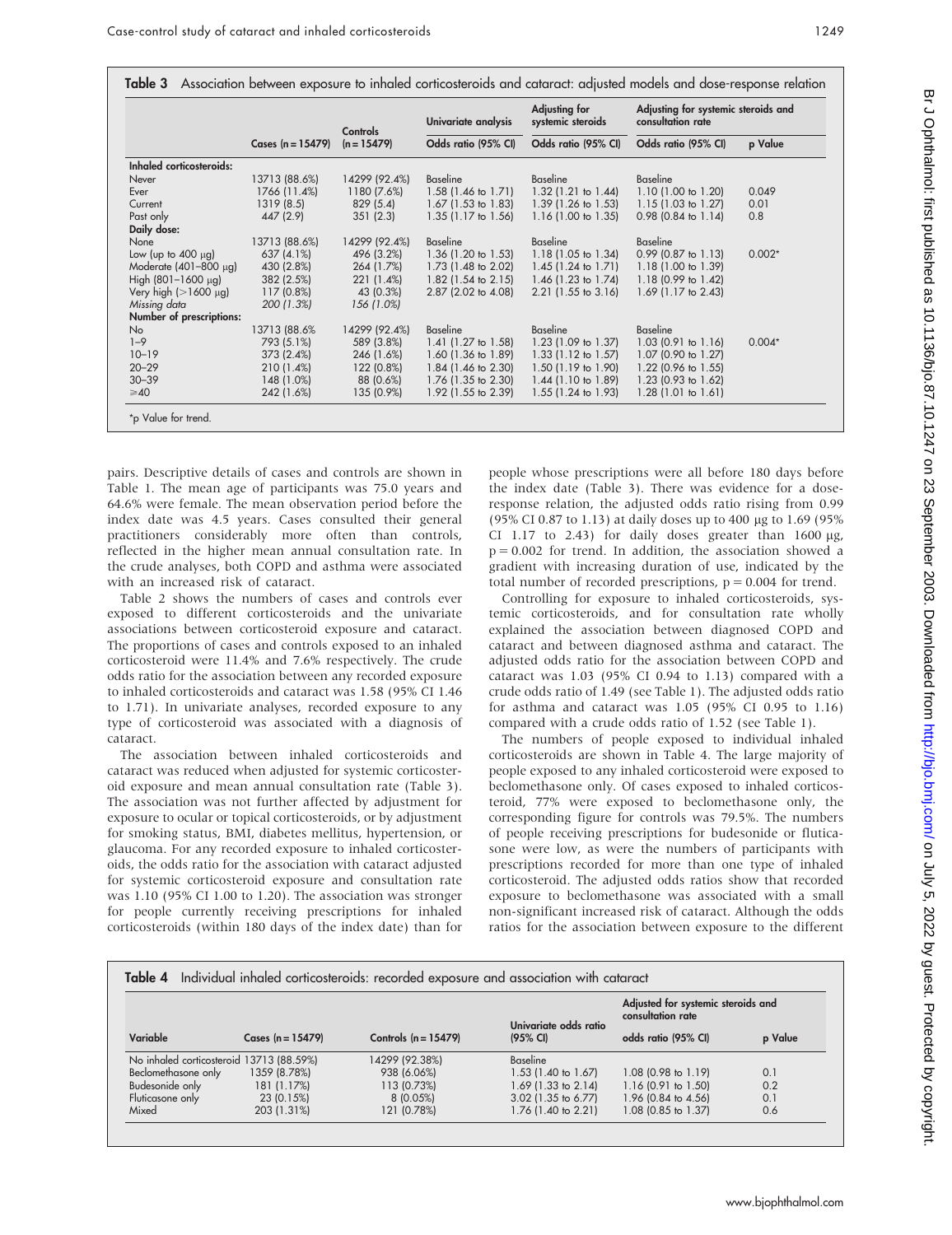types of inhaled corticosteroid and cataract were all positive, none were significant. The levels of exposure were too low to provide adequate power to assess the whether the effects of individual drugs differed.

#### DISCUSSION

The results of this study suggest that high doses of inhaled corticosteroids used for prolonged periods are associated with an increased risk of cataract formation. This finding is consistent with the known risk of cataract associated with systemic corticosteroids and the increasing recognition that inhaled corticosteroids, particularly at higher doses, can have systemic effects.<sup>21</sup> For the relatively small proportion of people prescribed daily doses of 1600 µg or more, 41% of their risk of cataract could be attributed to their exposure to inhaled corticosteroids, assuming the association between exposure and cataract was causal.<sup>22</sup> We have also shown that while people with a diagnosis of COPD or asthma have around a 50% increased risk of cataract, the increased risk can be attributed to previous exposure to inhaled and systemic corticosteroids.

Cases included in the study were people with a clinical diagnosis of cataract. It is likely therefore that some people with early cataracts would have been missed and could have been included in the control group. However, there is no reason to suspect this misclassification would be differential with regard to exposure status and thus while there may have been a small reduction in power, this misclassification is unlikely to have biased the effect estimate. A recent study demonstrated a high degree of validity (94%) for a recorded diagnosis of cataract in the GPRD.<sup>20</sup> Clinical presentation will be determined largely by a number of factors—firstly, by the severity of the opacity, meaning that diagnosis is one way of assessing the stage of the disease. Cataract is not an all or nothing disease: there is a continuous spectrum of severity from blinding cataract to minor opacities that would only be found on detailed examination. Using clinical presentation as an indicator of severity is in line with modern epidemiological thinking about risk factors: assessing how much disease is present rather than whether there is any or none. The second factor likely to determine clinical diagnosis is frequency of clinic attendance. We were able to control for the confounding effect of consultation rate on the association between inhaled corticosteroids and diagnosed cataract. The third important factor determining the stage of clinical presentation relates to the healthcare provider. In this study cases and controls were matched on general practice (primary care clinic) reducing the chance of systematic differences in the ascertainment of cataract between the two comparison groups. We had no information about type of cataract. However, the large numbers of cases and the mixed population in this study mean we would have had a representative mix of different types of cataract. The important issues both for individuals and for public health involve the risks associated with having any type of cataract, not a specific subcategory. Cases were selected from the existing cohort of patients within the GPRD using simple random sampling so there was no potential for selection bias.

The levels of missing data for smoking and BMI were higher among controls than among cases. For both cases and controls, well over half the people with missing data were in the lowest category for consultation rate. This is as expected: people who attended the doctor less were less likely to have their smoking status and BMI recorded. Controls were more likely to be in the lowest category for consultation rate, and were therefore more likely to have missing data from smoking and BMI. The observed lack of association between cataract and current or ex-smoking is inconsistent with smoking being an established risk factor for the disease.<sup>23</sup>

While the prevalence of current smoking is consistent with that recorded in a large representative household survey in the United Kingdom, the level of ex-smoking is much lower than would be expected.<sup>24</sup> We have previously shown that for people recorded as being current smokers, the magnitude and direction of the dose-response relation with the risk of lung cancer are what would be expected.<sup>25</sup> suggesting that a code for current smoking is accurate. A likely explanation for the observed lack of association between cataract and either current or ex-smoking when compared with non-smoking is that many people recorded as being non-smokers are in fact ex-smokers. It is possible that we failed to completely control for confounding by smoking in the association between inhaled corticosteroids and cataracts. However, when the analysis was restricted to smokers only, the association between any exposure to inhaled corticosteroids and cataracts was virtually identical to the result for all participants (adjusted odds ratio for all participants 1.10 and for smokers only 1.12). In addition, the dose-response relation between inhaled corticosteroid exposure and cataract remained and was similar to that seen for all participants. It is therefore unlikely that residual confounding by smoking explained the observed association between inhaled corticosteroid exposure and cataract.

Prescription data were recorded before the subject became a case so there was no potential for recall bias. Drug prescriptions from practices participating in the GPRD are generated by the practice computers ensuring the accuracy of the electronic prescribing records. We lacked information about drug exposures before participants registered with the General Practice Research Database and it is possible that we may not have been able to fully control for systemic corticosteroids prescribed in the years before data collection started. In addition, our estimate of exposure was based on drugs prescribed rather than drugs known to have been taken. While this may have led to a small degree of misclassification of exposure status, there is no reason to suspect this would be differential with regard to diagnosis and thus while there may have been a small reduction in power, any such misclassification is unlikely to have biased the effect estimate.

A previous smaller study using the GPRD has also assessed the risk of cataract associated with the use of inhaled corticosteroids.26 This study included only 1194 cases compared with the 15 479 included in our study, and was based on an earlier version of the GPRD. Importantly, this study did not control for the effects of consultation rate, demonstrated in our study to be an important confounder. Despite this, however, the results of this study, and two other major clinical studies, are consistent with our findings of an increased risk of cataract associated with inhaled steroids.<sup>27</sup> <sup>28</sup>

High doses and prolonged use of inhaled corticosteroids are associated with an increased risk of cataract independent of exposure to other types of corticosteroid medications. This risk adds to the growing literature on the potential for adverse effects from the use of inhaled corticosteroids. These risks need to be considered in the light of the large beneficial effects value of inhaled corticosteroids to many patients with asthma and to some patients with chronic obstructive pulmonary disease. While lower doses have not been shown to be completely without risk, there is good evidence to suggest that lower doses are associated with a reduced risk of adverse effects. The risk of cataract associated with high doses of inhaled corticosteroids needs to be more widely recognised.

#### ACKNOWLEDGEMENTS

We would like to thank Chris Smith for help with data processing.